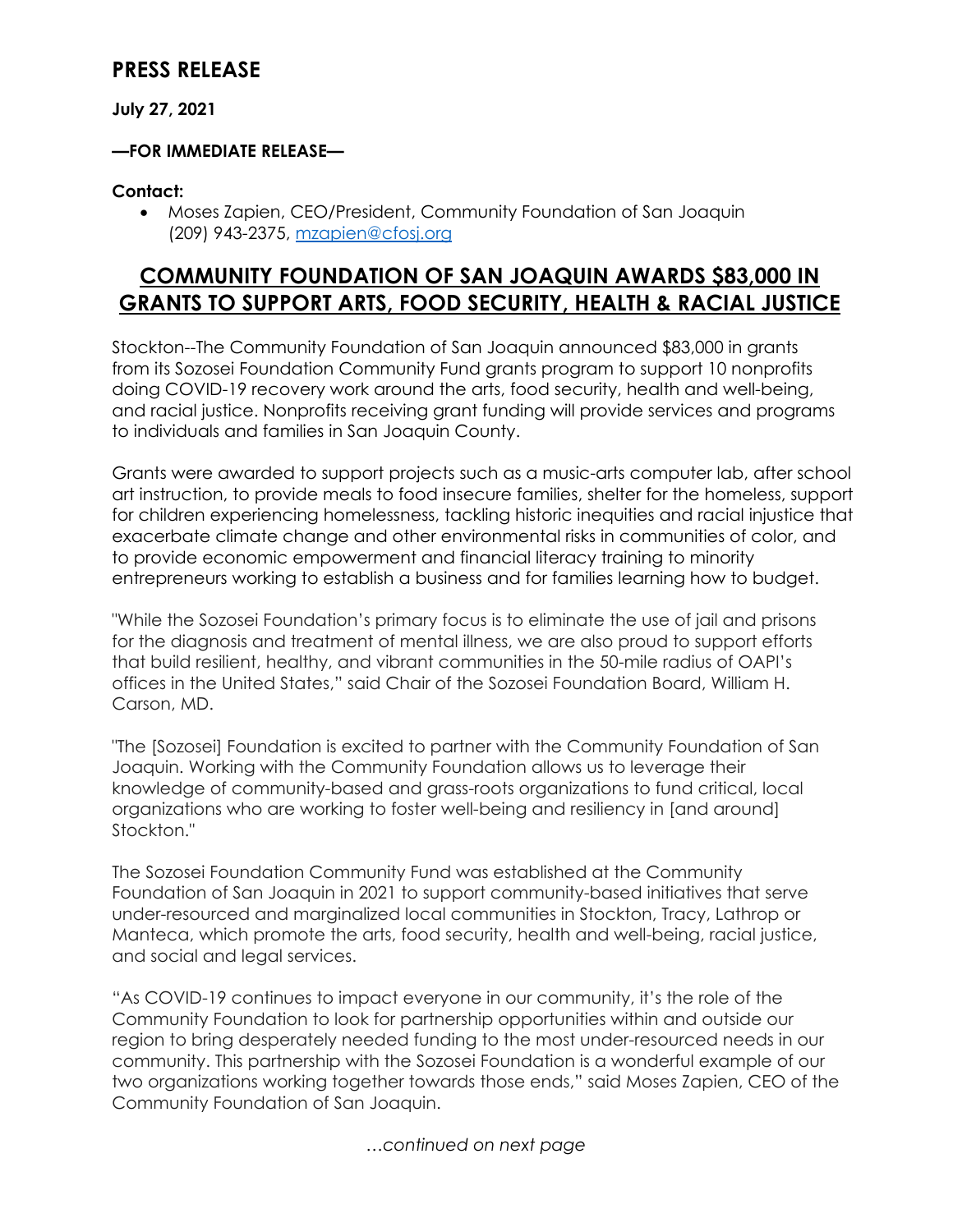# **PRESS RELEASE**

Grants were made to the following organizations:

#### **[Out of the Box Music Arts](https://www.outoftheboxmusicarts.com/)**

• To assist with the opening of a music-arts computer lab with free access to musicmaking technologies and graphic art design.

#### **[Mexican Heritage Center & Gallery](https://mexicanheritagecenter.org/)**

• To provide a free after school art instruction program for students in grades 3 to 8 at Martin Luther King Elementary School.

#### **[Hope Circle, Inc.](https://www.thehopecircle.org/)**

• To support a grocery delivery program to the Asian-Pacific Islander community and other minority groups, specifically focused on the elderly and survivors of domestic violence.

#### **[Mims Corner](https://www.mimscorner.org/)**

• To provide 50 tents to the homeless in downtown Stockton and feed the homeless twice a month through the end of the year.

#### **[Stockton Meal Project](https://cfosj.org/stockton-meal-project/)**

• To provide approximately 475 chef-prepared nutritious meals to food insecure individuals in Stockton, while supporting the local restaurant community.

#### **[Healings in Motion, Inc.](https://www.healingsinmotion.org/)**

• To expand outreach programs targeting African Americans and other ethnic groups who are at high-risk of suffering strokes.

#### **[Ray OF Hope Children's Crisis Services](https://www.facebook.com/Rayofhopekids/)**

• To provide food, backpacks, school supplies, clothes, hygiene products, and more for children experiencing homelessness.

#### **[New Genesis Housing Development](https://newgenesiscorporation.org/)**

• To support a comprehensive economic empowerment and entrepreneurship development program that connects underserved individuals with entrepreneurship and financial literacy training as they work to establish a business in San Joaquin County.

#### **[Equity Alliance Group, Inc. and NAACP Stockton Branch](https://equityalliancegrp.com/)**

• To develop local plans that tackle historic inequities and racial injustice that exacerbate climate change and other environmental risks in communities of color and low-income neighborhoods, and support for programs that provide pathways to living-wage jobs in clean energy and other fields.

#### **[Stockton Impact Corps](http://www.stocktonimpactcorps.org/)**

• To expand financial education programs to teach families how to budget, be financially literate, save, and provide access to 0% interest personal loans.

*…continued on next page*